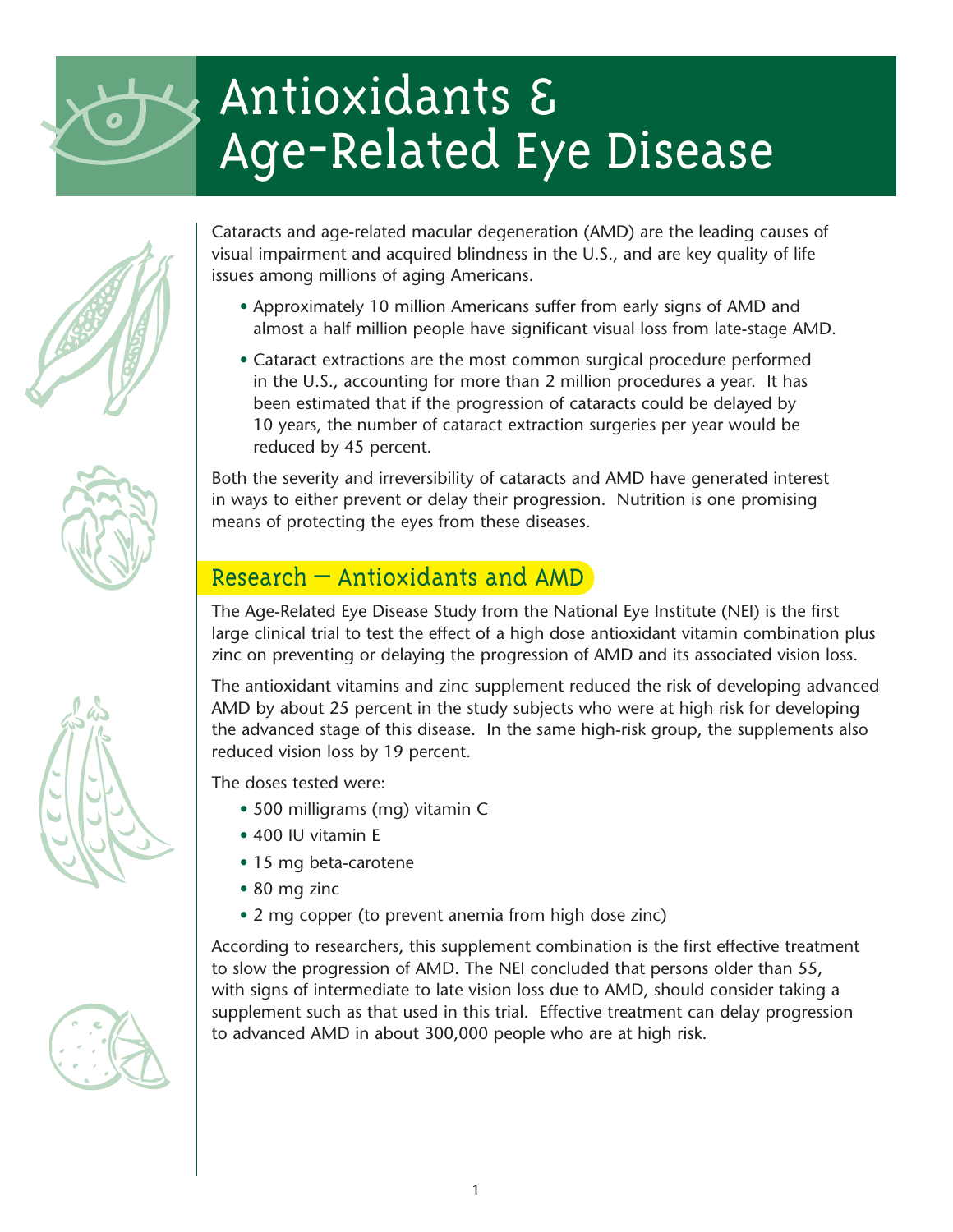









### Research – Antioxidants and Cataracts

Some recent studies compared dietary and supplemental intake of antioxidant vitamins with development of cataracts. Many of these studies have shown that antioxidant vitamins may decrease the development or progression of this disease. Some of the results are listed below:

- The Nutrition and Vision Project found that higher intakes of vitamin C led to a reduced risk for cortical and nuclear cataracts. Results also showed that people who used vitamin C and E supplements for more than ten years had decreased progression of nuclear cataracts.
- A recent analysis of results from a national dietary study (Second National Health and Nutrition Examination Survey) found that higher levels of vitamin C in the diet were associated with lower risk of cataracts.
- In the Nurses' Health Study, the need for cataract surgery was lower among women who used vitamin C supplements for ten years or longer.
- The Roche European American Cataract Trial found that an antioxidant supplement with vitamins C and E and beta-carotene lead to a small decrease in the progression of cataracts in less than 3 years.
- In the Longitudinal Study of Cataract, vitamin E supplement use for at least a year was associated with a reduced risk of nuclear cataracts becoming more severe.
- The five year follow-up to the Beaver Dam Eye Study showed a reduced risk for nuclear and cortical cataracts among people using multivitamins or any supplement containing vitamins C and E.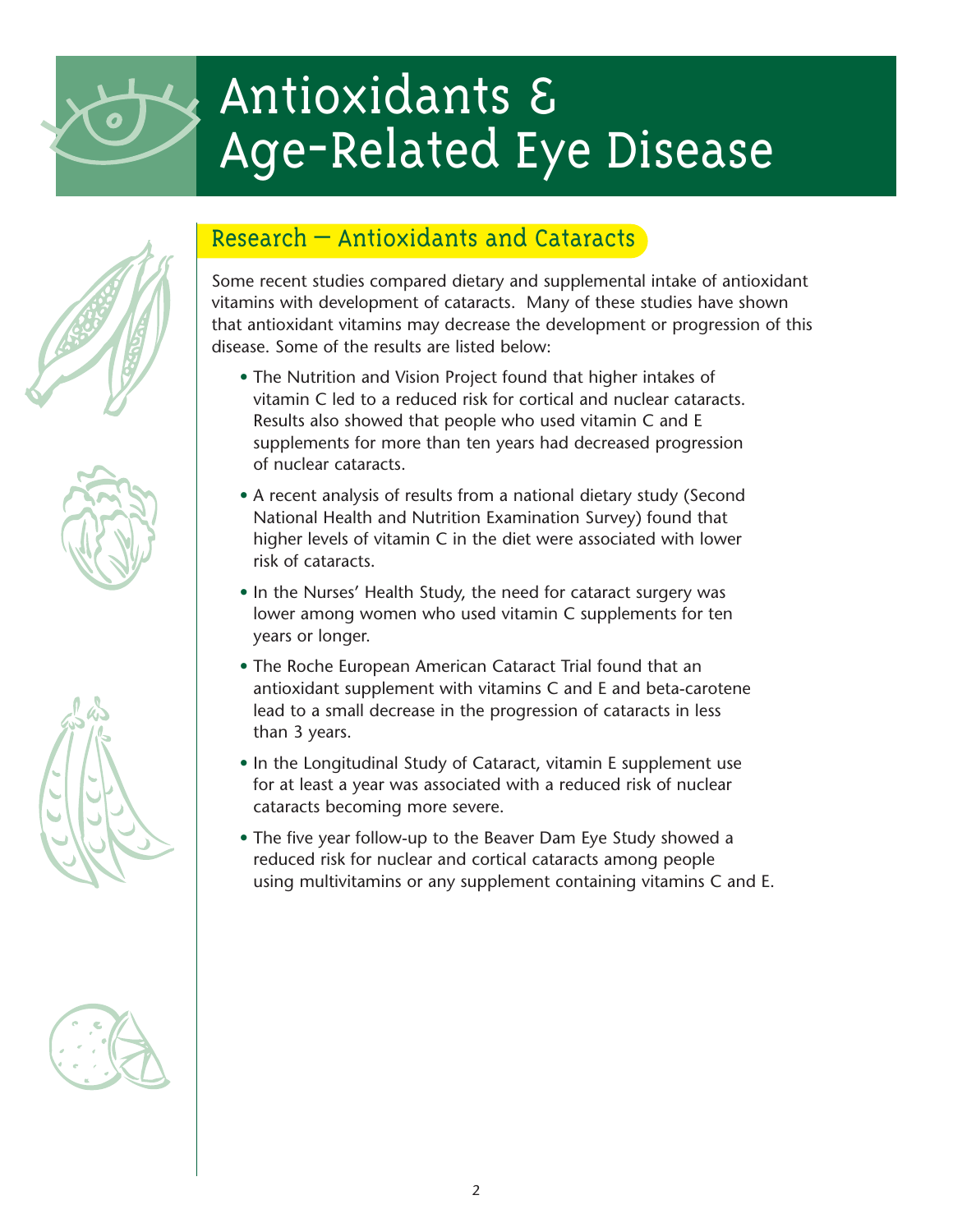





Given the positive association between nutrition and cataracts and AMD, it seems prudent for people to increase the amount of certain antioxidants in the diet. Eating five servings of fruits and vegetables each day as currently recommended by the National Cancer Institute and U.S. Department of Agriculture can provide more than 100 mg vitamin C, given wise choices of fruits and vegetables. Eating two servings of nuts and seeds can provide 8-14 mg vitamin E (11.9-20.8 IU) (see tables for good food sources of these nutrients).

However, the majority of people in the U.S. are not eating five servings of fruits and vegetables and good food sources of vitamin E each day. The average daily diet contains approximately 100 mg vitamin C and 9 mg vitamin E (or 12 IU). In the studies referenced here, levels associated with a benefit were considerably higher than the current average intake. If you find it difficult to increase the level of these antioxidants in your diet, multivitamin/mineral and eye health supplements containing these antioxidants are available.

### Nutrient Values Tested

| <b>Nutrient</b> | <b>Recommended Dietary</b><br>Allowance (RDA) <sup>1,2</sup> | <b>Levels Associated</b><br>with Health Benefit | <b>Percent of People</b><br><b>Getting Less than</b><br>100% of RDA <sup>1,2,3,4</sup> |
|-----------------|--------------------------------------------------------------|-------------------------------------------------|----------------------------------------------------------------------------------------|
| Vitamin C       | 90 mg for men<br>75 mg for women<br>+35 mg for smokers       | $\geq$ 250 mg                                   | More than 50%<br>of individuals                                                        |
| Vitamin E*      | 22 IU (15 mg) natural<br>33 IU (30 mg) synthetic             | $\geq$ 100 IU                                   | More than 90%<br>of individuals                                                        |

\* The Food and Nutrition Board reported two different RDA values for vitamin E depending on synthetic or natural source.

 Dietary Reference Intakes for Vitamin C, Vitamin E and Carotenoids. Institute of Medicine, 2000. Dietary Reference Intakes for Vitamin A and Zinc. Institute of Medicine, 2001. Vitamin and mineral data was obtained from CSFII, 1994-1996. Values correspond to all individuals. Carotenoid data was gathered from NHANES III, 1988-1994.